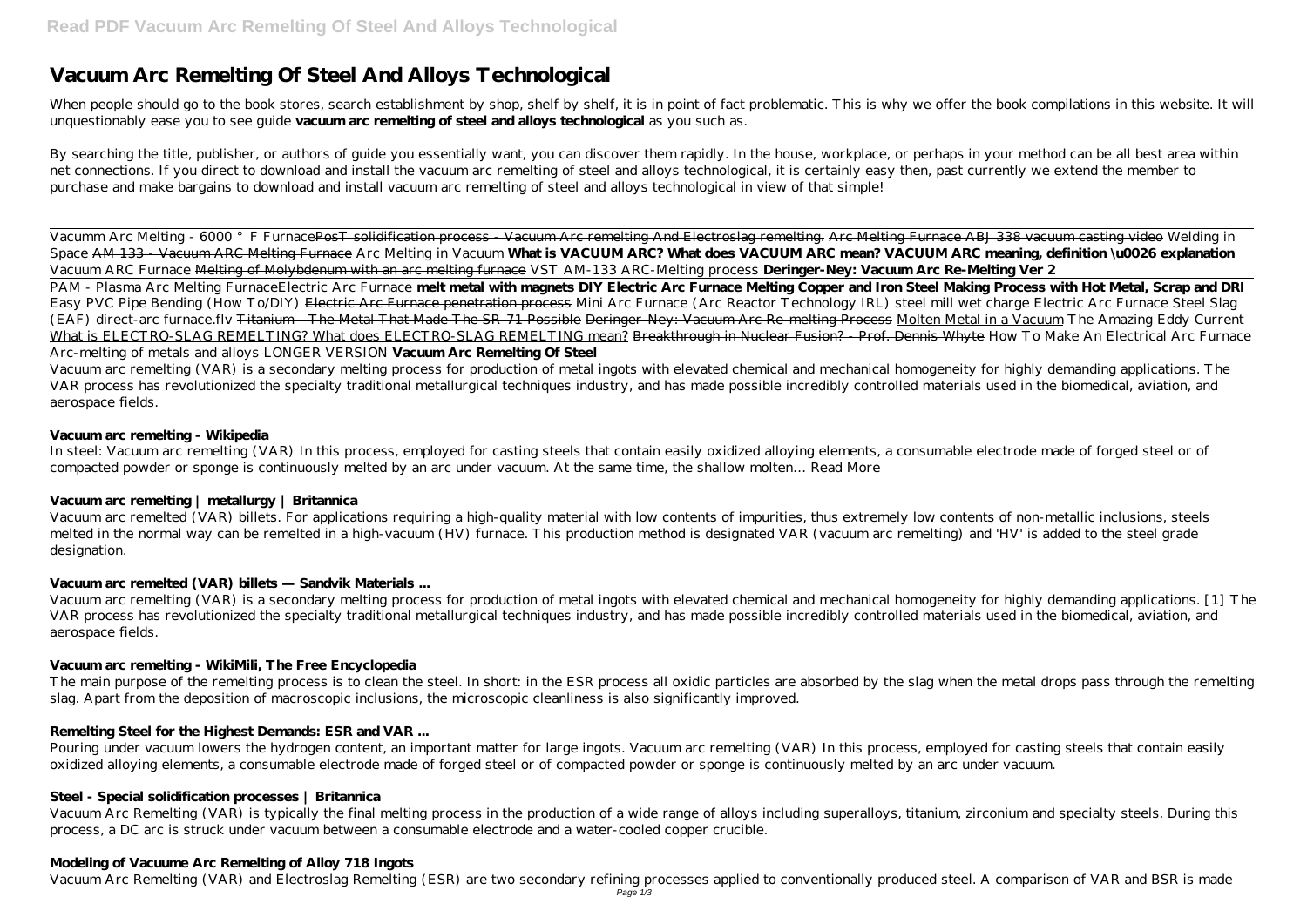with basic electric arc steelmaking, via a review of current literature. These refining processes greatly improve the structure and properties of low alloy steel.

#### **TECHNICAL REPORT D D C**

Vacuum arc remelting is a widely applied vacuum melting process used to control the solidification of segregation sensitive alloys. It is most commonly the final liquid metal processing step before forging. The first furnace, resembling furnaces in operation today, was built by vonBolten in 1903 (Noesen 1967).

#### **Vacuum Arc - an overview | ScienceDirect Topics**

Vacuum arc remelting further removes lingering inclusions to provide superior steel cleanliness and remove gases like oxygen, nitrogen and hydrogen. Controlling the rate at which these droplets form and solidify ensures a consistency of chemistry and microstructure throughout the entire VIM-VAR ingot, making the steel more resistant to fracture or fatigue.

#### **Electric arc furnace - Wikipedia**

Consarc is well known to producers of speciality steel, superalloys, and reactive metals. We pioneered commercial ingot production using automated Vacuum Arc Remelting (VAR) furnaces. We were the first to apply load cell weighing of electrodes to improve process control.

#### **Vacuum Arc Remelting Furnaces - Consarc**

the base of the copper mold in a vacuum atmosphere. Once the remelting has begun, the arc is set between the electrode and the growing ingot. The objective of this operation is to better control the solidification of the final ingot, its inclusion population, and possibly take advantage of the vacuum to pursue the steel refining [4].

#### **PAPER OPEN ACCESS Related content Titanium nitride (TiN ...**

ESR reduces other types of inclusions as well, and is seen as an alternative to the vacuum arc remelting (VAR) method that is prevalent in US industries. An example of the use of the electro-slag refined (ESR) steel technique is the L30 tank gun. CrNi60WTi is a stainless steel which is best formed by either ESR or

#### **Electro-slag remelting - Wikipedia**

Dr. Boris Medovar, a member of the Soviet Academy of Sciences, is a promi nent member of the E.O. Paton Electric Welding Institute in Kiev, one of the pre-eminent institutes of the USSR. The Paton Institute, internationally famous for its entrepreneurial efforts in electrical welding processes, is also famous for its application of electrically based processes in melting

On the other hand, the investments in state-of-the-art technology such as Pressure Electro Slag Remelting (PESR), Vacuum Induction Melting (VIM) and Vacuum Arc Remelting (VAR) are the result of research showing a real need for a new generation of steels.

#### **The Pressure Electroslag Remelting Process (PESR) :: Total ...**

Vacuum Arc Remelting Another melting process often used with stainless steel is vacuum arc remelting (VAR). This is a secondary melting process that produces metal ingots that have an elevated chemical and mechanical homogeneity. It is commonly found in industries such as medical and aerospace.

#### **Stainless Steel Melt Practices - Clinton Aluminum**

Vacuum arc remelting is a widely applied vacuum melting process used to control the solidification of segregation sensitive alloys. It is most commonly the final liquid metal processing step before forging. The first furnace, resembling furnaces in operation today, was built by vonBolten in 1903 (Noesen 1967).

#### **Remelting - an overview | ScienceDirect Topics**

Vacuum arc remelting (VAR) is a secondary remelting process for vacuum refining and manufacturing of ingots with improved chemical and mechanical homogeneity. In critical military and commercial aerospace applications, material engineers commonly specify VIM-VAR steels. VIM means Vacuum Induction Melted and VAR means Vacuum Arc Remelted.

### **The Electric Arc Furnace - The Graphite Network – Steel ...**

Vacuum arc remelting: melting reactive and refractory metals and steel for highly demanding applications Our Vacuum Arc Re-melting technology delivers consistently higher yields and replicateable metals and is ideal for high integrity applications where cleanliness, homogeneity, and robustness of the final product are essential.